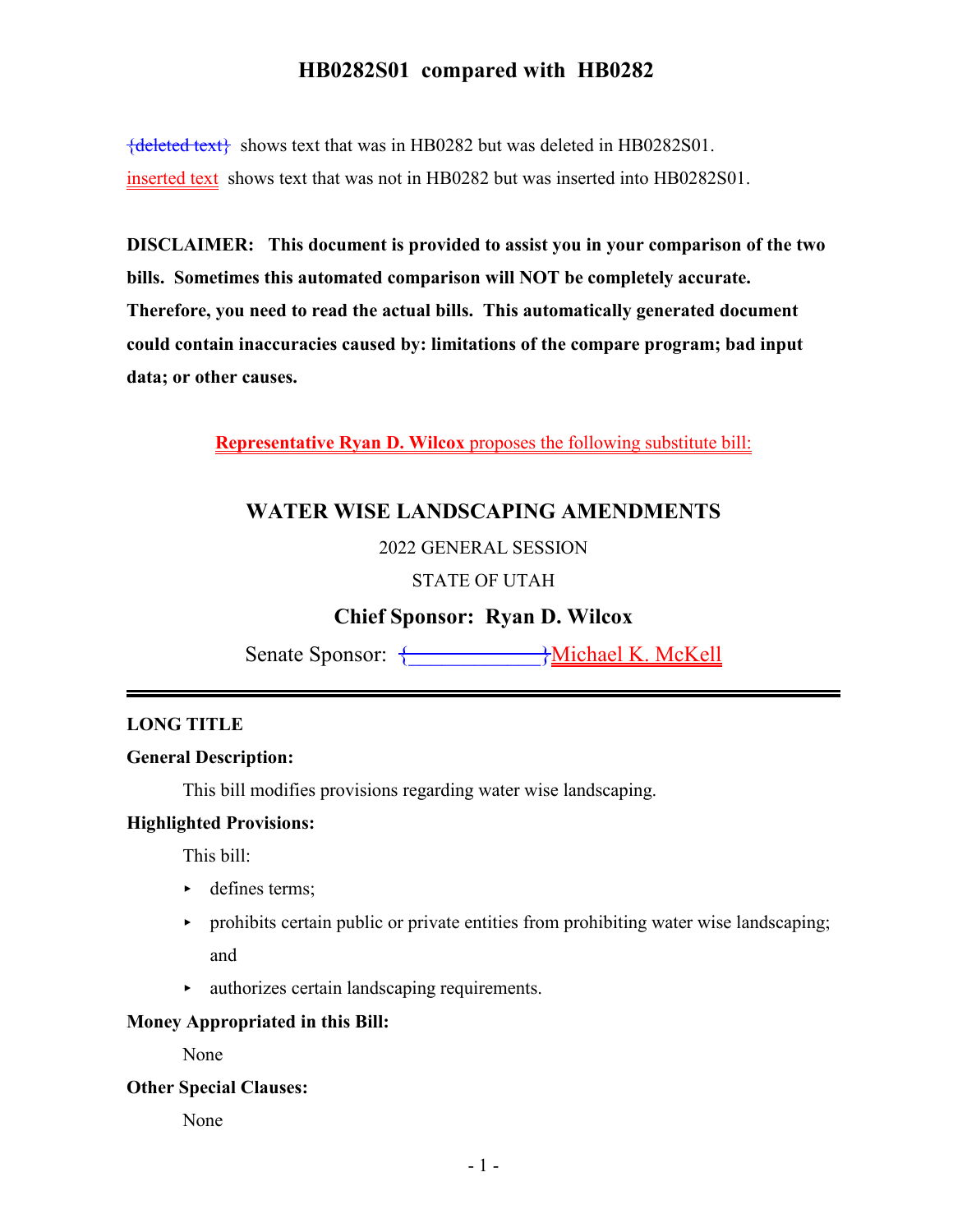#### **Utah Code Sections Affected:**

ENACTS:

**10-9a-535**, Utah Code Annotated 1953

**17-27a-531**, Utah Code Annotated 1953

**57-8a-231**, Utah Code Annotated 1953

*Be it enacted by the Legislature of the state of Utah:*

Section 1. Section **10-9a-535** is enacted to read:

**10-9a-535. Water wise landscaping.**

(1) As used in this section:

(a) "Lawn or turf" means nonagricultural land planted in closely mowed, managed

grasses.

(b) "Mulch" means material such as rock, bark, wood chips, or other materials left loose and applied to the soil.

(c) "Overhead spray irrigation" means above ground irrigation heads that spray water through a nozzle.

(d) (i) "Vegetative coverage" means the ground level surface area covered by the exposed leaf area of a plant or group of plants at full maturity.

(ii) "Vegetative coverage" does not mean the ground level surface area covered by the exposed leaf area of a tree or trees.

 $({b \}e)$  "Water wise landscaping" means any or all of the following:

(i)  $\frac{1}{1}$   $\frac{1}{1}$   $\frac{1}{1}$   $\frac{1}{1}$   $\frac{1}{1}$   $\frac{1}{1}$   $\frac{1}{1}$   $\frac{1}{1}$   $\frac{1}{1}$   $\frac{1}{1}$   $\frac{1}{1}$   $\frac{1}{1}$   $\frac{1}{1}$   $\frac{1}{1}$   $\frac{1}{1}$   $\frac{1}{1}$   $\frac{1}{1}$   $\frac{1}{1}$   $\frac{1}{1}$   $\frac{1}{1}$   $\frac{1}{1}$   $\frac{1}{1$ 

conditions that can { survive without }:

(A) remain healthy with minimal irrigation once established; or

(B) be maintained without the use of overhead spray irrigation;

(ii) use of water for outdoor irrigation through proper and efficient irrigation design and water application; or

(iii) use of other landscape design features that:

(A) minimize the need of the landscape for supplemental water from irrigation; or

(B) reduce the landscape area dedicated to lawn or turf.

(2) A municipality may not enact or enforce an ordinance, resolution, or policy that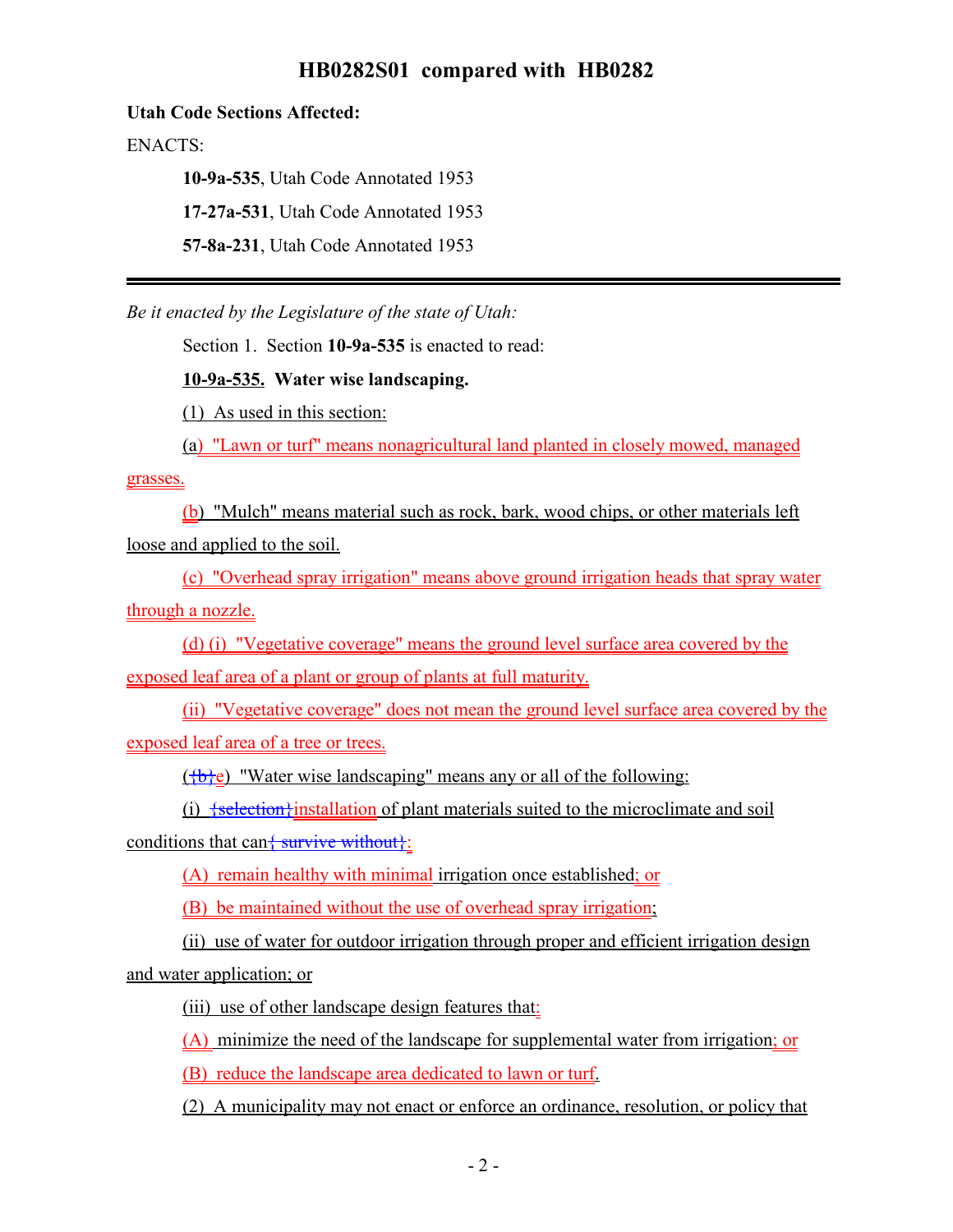prohibits, or has the effect of prohibiting, a property owner from  $\frac{1}{2}$  incorporating water wise landscaping on the property owner's property.

(3) (a) Subject to Subsection (3)(b),  $\frac{1}{4}$  municipality may enact an ordinance that requires any or all of the following}Subsection (2) does not prohibit a municipality from requiring a property owner to:

(i) comply with a site plan review or other review process before installing water wise landscaping;

(ii) maintain plant material in a healthy condition;

(iii) follow specific water wise landscaping design requirements adopted by the municipality, including a requirement that:

 $({}^{+1}_{+1}A)$  restricts or clarifies the use of mulches considered detrimental to municipal operations;

({ii) imposes plant densities requirements; or

 $(iii)$  restricts $\{B\}$  imposes minimum or maximum vegetative coverage standards; or

(C) restricts or prohibits the use of specific plant materials.

(b) A municipality may not require $\frac{1}{x}$ 

(i) plant densities that exceed 40%; or

(ii) turf grasses that:

(A) exceed 35% of an irrigated area; or

(B) to be used<sub>t</sub> a property owner to install or keep in place lawn or turf in an area with

a width less than eight feet.

Section 2. Section **17-27a-531** is enacted to read:

### **17-27a-531. Water wise landscaping.**

(1) As used in this section:

(a) "Lawn or turf" means nonagricultural land planted in closely mowed, managed

grasses.

(b) "Mulch" means material such as rock, bark, wood chips, or other materials left loose and applied to the soil.

(c) "Overhead spray irrigation" means above ground irrigation heads that spray water through a nozzle.

(d) (i) "Vegetative coverage" means the ground level surface area covered by the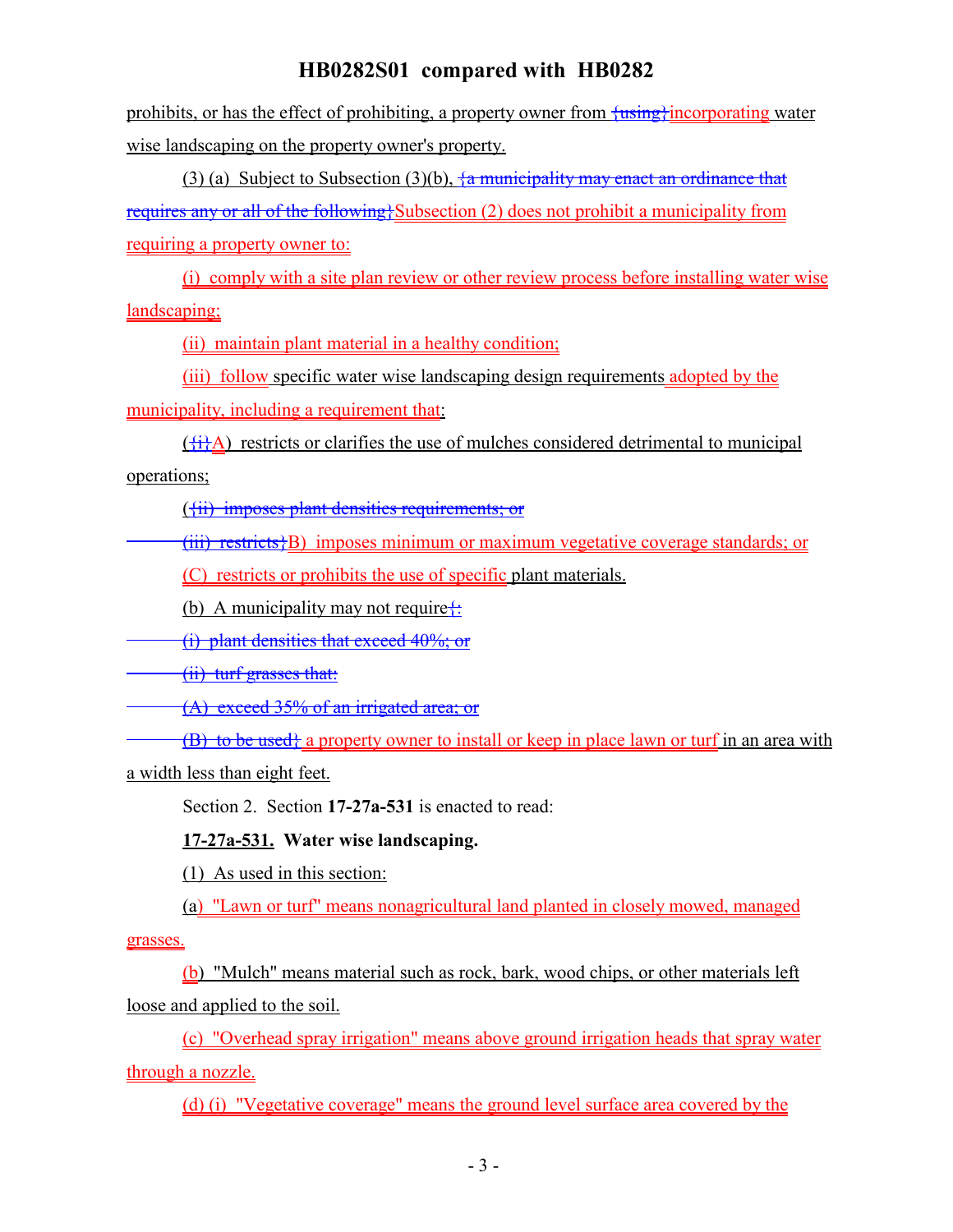exposed leaf area of a plant or group of plants at full maturity.

(ii) "Vegetative coverage" does not mean the ground level surface area covered by the

exposed leaf area of a tree or trees.

 $(\frac{1}{2}, \frac{1}{2})$  "Water wise landscaping" means any or all of the following:

(i)  $\frac{1}{1}$   $\frac{1}{1}$   $\frac{1}{1}$   $\frac{1}{1}$   $\frac{1}{1}$   $\frac{1}{1}$   $\frac{1}{1}$   $\frac{1}{1}$   $\frac{1}{1}$   $\frac{1}{1}$   $\frac{1}{1}$   $\frac{1}{1}$   $\frac{1}{1}$   $\frac{1}{1}$   $\frac{1}{1}$   $\frac{1}{1}$   $\frac{1}{1}$   $\frac{1}{1}$   $\frac{1}{1}$   $\frac{1}{1}$   $\frac{1}{1}$   $\frac{1}{1$ 

conditions that can  $\frac{1}{2}$  survive without  $\}$ :

(A) remain healthy with minimal irrigation once established; or

(B) be maintained without the use of overhead spray irrigation;

(ii) use of water for outdoor irrigation through proper and efficient irrigation design and water application; or

(iii) the use of other landscape design features that:

(A) minimize the need of the landscape for supplemental water from irrigation; or

(B) reduce the landscape area dedicated to lawn or turf.

(2) A county may not enact or enforce an ordinance, resolution, or policy that prohibits, or has the effect of prohibiting, a property owner from  $\frac{\{using\}}{\{using\}}$  incorporating water wise landscaping on the property owner's property.

(3) (a) Subject to Subsection (3)(b),  $\frac{1}{4}$  county may enact an ordinance that requires any or all of the following}Subsection (2) does not prohibit a county from requiring a property owner to:

(i) comply with a site plan review or other review process before installing water wise landscaping;

(ii) maintain plant material in a healthy condition;

(iii) follow specific water wise landscaping design requirements adopted by the county, including a requirement that:

 $({}^{+1}_{+1}A)$  restricts or clarifies the use of mulches considered detrimental to county operations;

({ii) imposes plant densities requirements; or

 $(iii)$  restricts $\{B\}$  imposes minimum or maximum vegetative coverage standards; or

(C) restricts or prohibits the use of specific plant materials.

(b) A county may not require $\ddot{\mathbf{t}}$ :

(i) plant densities that exceed 40%; or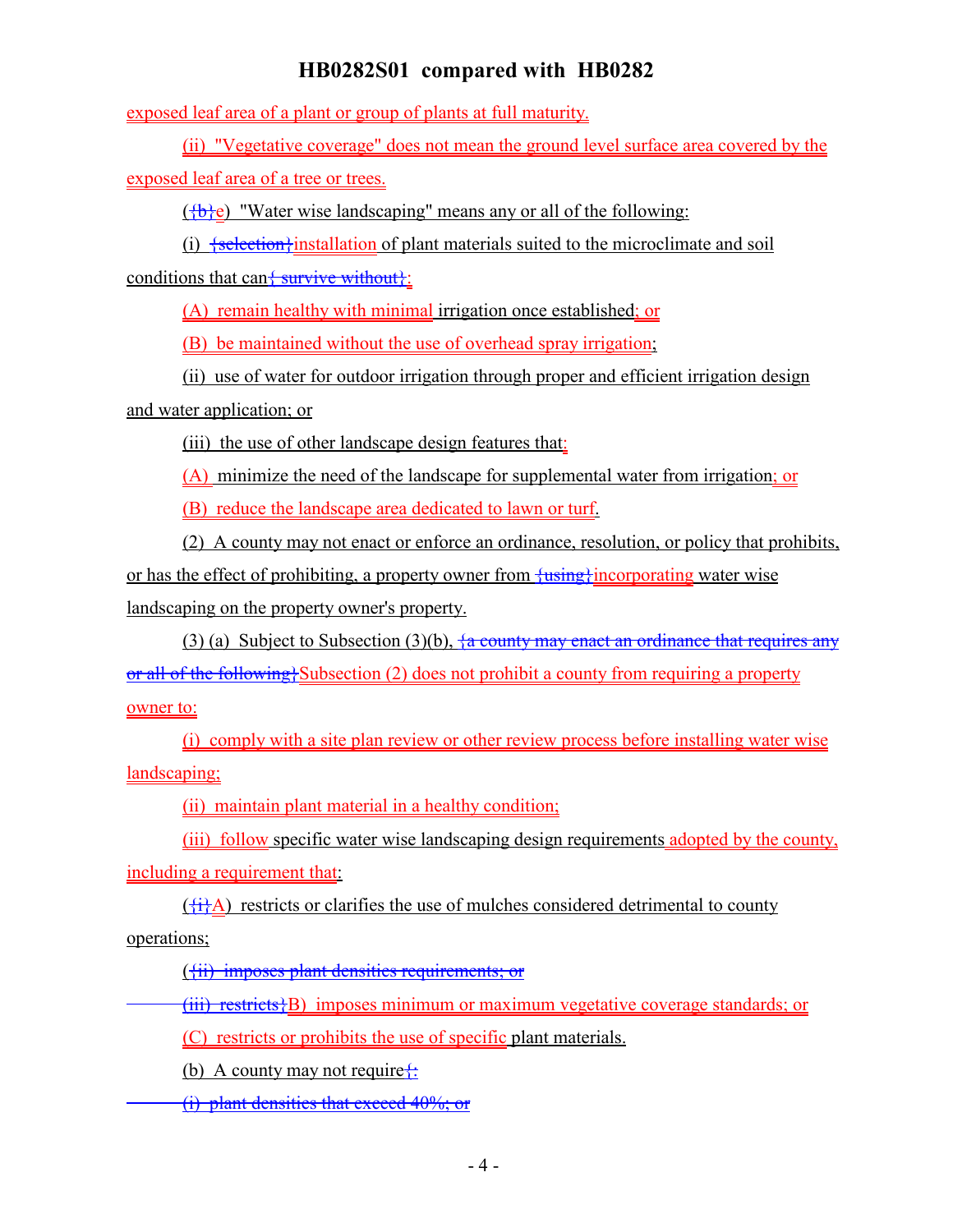(ii) turf grasses:

(A) that exceed 35% of an irrigated area; or

 $(B)$  to be used; a property owner to install or keep in place lawn or turf in an area with

a width less than eight feet.

Section 3. Section **57-8a-231** is enacted to read:

**57-8a-231. Water wise landscaping.**

(1) As used in this section:

(a) "Lawn or turf" means nonagricultural land planted in closely mowed, managed

grasses.

(b) "Mulch" means material such as rock, bark, wood chips, or other materials left loose and applied to the soil.

(c) "Overhead spray irrigation" means above ground irrigation heads that spray water through a nozzle.

(d) (i) "Vegetative coverage" means the ground level surface area covered by the exposed leaf area of a plant or group of plants at full maturity.

(ii) "Vegetative coverage" does not mean the ground level surface area covered by the exposed leaf area of a tree or trees.

 $(\{\mathbf{b}\}\mathbf{e})$  "Water wise landscaping" means any or all of the following:

(i)  $\frac{1}{1}$   $\frac{1}{1}$   $\frac{1}{1}$   $\frac{1}{1}$   $\frac{1}{1}$   $\frac{1}{1}$   $\frac{1}{1}$   $\frac{1}{1}$   $\frac{1}{1}$   $\frac{1}{1}$   $\frac{1}{1}$   $\frac{1}{1}$   $\frac{1}{1}$   $\frac{1}{1}$   $\frac{1}{1}$   $\frac{1}{1}$   $\frac{1}{1}$   $\frac{1}{1}$   $\frac{1}{1}$   $\frac{1}{1}$   $\frac{1}{1}$   $\frac{1}{1$ conditions that can  $\frac{1}{2}$  survive without  $\}$ :

(A) remain healthy with minimal irrigation once established; or

(B) be maintained without the use of overhead spray irrigation;

(ii) use of water for outdoor irrigation through proper and efficient irrigation design

and water application; or

(iii) the use of other landscape design features that:

(A) minimize the need of the landscape for supplemental water from irrigation; or

(B) reduce the landscape area dedicated to lawn or turf.

(2) An association may not enact or enforce a governing document that prohibits, or has the effect of prohibiting, a lot owner of a detached dwelling from  $\frac{\{using\}}{\{using\}}$  incorporating water wise landscaping on the property owner's property.

(3) (a) Subject to Subsection (3)(b),  $\frac{1}{2}$  association may enact a governing document